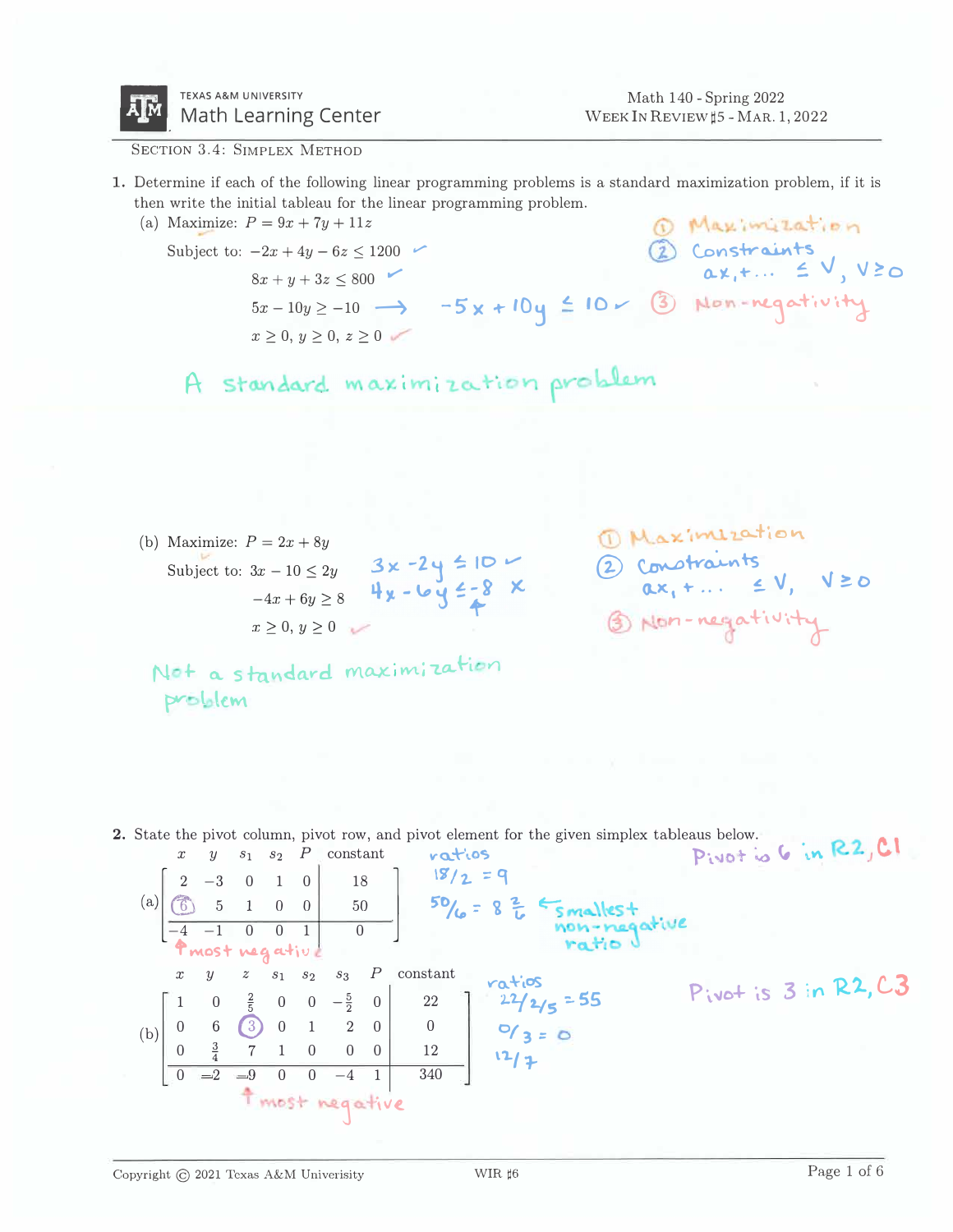3. State the the value of each variable and whether the variable is basic or non-basic for the given simplex tableaus below. Then determine if the given simplex tableau is a final tableau.

| neinm                                                    | determine it the given simplex tasteau                                                                                                                                                                                                                                |                                                                                                            |
|----------------------------------------------------------|-----------------------------------------------------------------------------------------------------------------------------------------------------------------------------------------------------------------------------------------------------------------------|------------------------------------------------------------------------------------------------------------|
| $s_1$<br>$\boldsymbol{y}$<br>$\boldsymbol{x}$            | $s_2$ $P$ constant                                                                                                                                                                                                                                                    | $\times$ $S_2$ $P$                                                                                         |
|                                                          | $\begin{bmatrix} 0 & -3 & 1 & 1 \ 1 & 5 & \frac{1}{3} & 0 & 0 & 50 \ 0 & 1 & \frac{1}{2} & 0 & 1 & 275 \end{bmatrix}$                                                                                                                                                 | $\left[\begin{array}{rrr r} 0 & 1 & 0 & 18 \\ 1 & 0 & 0 & 50 \\ \hline 0 & 0 & 1 & 275 \end{array}\right]$ |
| (a)                                                      |                                                                                                                                                                                                                                                                       |                                                                                                            |
|                                                          |                                                                                                                                                                                                                                                                       |                                                                                                            |
|                                                          |                                                                                                                                                                                                                                                                       |                                                                                                            |
|                                                          |                                                                                                                                                                                                                                                                       |                                                                                                            |
| Basic                                                    |                                                                                                                                                                                                                                                                       | Final Tableau                                                                                              |
| $x = 50$                                                 | Non-Basics<br>$y = 0$<br>$\delta_1 = 0$                                                                                                                                                                                                                               |                                                                                                            |
| $S_2 = 18$                                               |                                                                                                                                                                                                                                                                       |                                                                                                            |
|                                                          |                                                                                                                                                                                                                                                                       |                                                                                                            |
| $P = 275$                                                |                                                                                                                                                                                                                                                                       |                                                                                                            |
|                                                          |                                                                                                                                                                                                                                                                       |                                                                                                            |
|                                                          |                                                                                                                                                                                                                                                                       |                                                                                                            |
| $\boldsymbol{z}$<br>$\boldsymbol{y}$<br>$\boldsymbol{x}$ | constant<br>$P_{-}$<br>$s_3$<br>$\sqrt{s_{2}}$<br>$\sqrt{s_{1}}$                                                                                                                                                                                                      | $X = S_2 P$<br>$0 0 0 22$<br>$0 0 0 22$<br>$0 0 0 22$<br>$0 0 22$<br>$0 0 22$<br>$0 0 22$                  |
|                                                          |                                                                                                                                                                                                                                                                       |                                                                                                            |
|                                                          | (b) $\begin{bmatrix} 1 & 0 & 0 \ 0 & 6 & 0 \ 0 & \frac{3}{4} & 1 & 7 \end{bmatrix}$ $\begin{bmatrix} \frac{2}{5} & 0 & -\frac{5}{2} & 0 \ 1 & 2 & 0 & 0 \ 0 & 0 & 0 & 12 \end{bmatrix}$ $\begin{bmatrix} 22 & 22 \ 0 & 0 & 0 \ 12 & 2 & 0 \ 0 & 0 & 12 \end{bmatrix}$ |                                                                                                            |
|                                                          |                                                                                                                                                                                                                                                                       |                                                                                                            |
| $\overline{-2}$<br>$\overline{0}$<br>$\overline{0}$      | $\overline{340}$<br>$\overline{-9}$<br>$\left(4\right)$<br>$\overline{0}$ .<br>1/                                                                                                                                                                                     |                                                                                                            |
|                                                          |                                                                                                                                                                                                                                                                       |                                                                                                            |
|                                                          |                                                                                                                                                                                                                                                                       |                                                                                                            |
| Basic                                                    |                                                                                                                                                                                                                                                                       | No + the Final Tableau                                                                                     |
| $X = 22$                                                 |                                                                                                                                                                                                                                                                       |                                                                                                            |
| $Z = 12$                                                 |                                                                                                                                                                                                                                                                       |                                                                                                            |
|                                                          | None Basic<br>$y = 0$<br>$S_1 = 0$<br>$S_2 = 0$                                                                                                                                                                                                                       |                                                                                                            |
| $S_2 = 0$                                                |                                                                                                                                                                                                                                                                       |                                                                                                            |
| $P = 340$                                                |                                                                                                                                                                                                                                                                       |                                                                                                            |
|                                                          |                                                                                                                                                                                                                                                                       |                                                                                                            |

4. Solve the linear programming problem, using the Simplex Method, if possible.

 $\sim$ 

| $8x + y + 3z + s_2 = 800$<br>Subject to: $-2x + 4y - 6z \le 1200$<br>$7 - 5x + 10y + S_3 = 10$<br>$8x + y + 3z \le 800$                                                                                                                                                                                                                                                                                                                                                                                                                                  |                                                                                                            |
|----------------------------------------------------------------------------------------------------------------------------------------------------------------------------------------------------------------------------------------------------------------------------------------------------------------------------------------------------------------------------------------------------------------------------------------------------------------------------------------------------------------------------------------------------------|------------------------------------------------------------------------------------------------------------|
|                                                                                                                                                                                                                                                                                                                                                                                                                                                                                                                                                          |                                                                                                            |
|                                                                                                                                                                                                                                                                                                                                                                                                                                                                                                                                                          |                                                                                                            |
| $7 - 9k - 7k - 11k + 9 = 0$<br>$5x - 10y \ge -10$                                                                                                                                                                                                                                                                                                                                                                                                                                                                                                        |                                                                                                            |
|                                                                                                                                                                                                                                                                                                                                                                                                                                                                                                                                                          |                                                                                                            |
| $x$ y z s <sub>1</sub> s <sub>2</sub> $y \ge 0, z \ge 0$<br>-2 4 -6 1 0 0 0 1200<br>8 1 3 0 1 0 0 800 800/3 $\leftarrow$<br>$U$ 1 2 0 0<br>$\frac{8}{3}$ $\frac{1}{3}$ 1 0 $\frac{1}{3}$ 0 0 $\frac{1}{8}$ 800/3<br>10 <sup>°</sup><br>000000<br>$\bullet$<br>$\frac{-10}{3}$ 0 0 $\frac{1}{3}$ 0 1 8800/3<br>DOO 110<br>$4\frac{1}{3}$<br>$X$ 4 $Z$ 5, 5, 5 $Z$ 5 $R$<br>x = O<br>$170012 - 3/5012794$<br>1799/2<br>$17/6010^{12}3^{1300}$<br>$z = \frac{799}{3}$<br>$-1/2$ 1 0 0 0 $1/10$ 0<br>$P = \frac{8810}{3}$<br>89/0<br>$56/3000\frac{1}{3}/31$ | 2800/6<br>2800<br>$809/3/1/3=800$<br>$10/10 = 1$<br>Solution: $(x,y,z) = (0,1, \frac{799}{3})$<br>P = 8810 |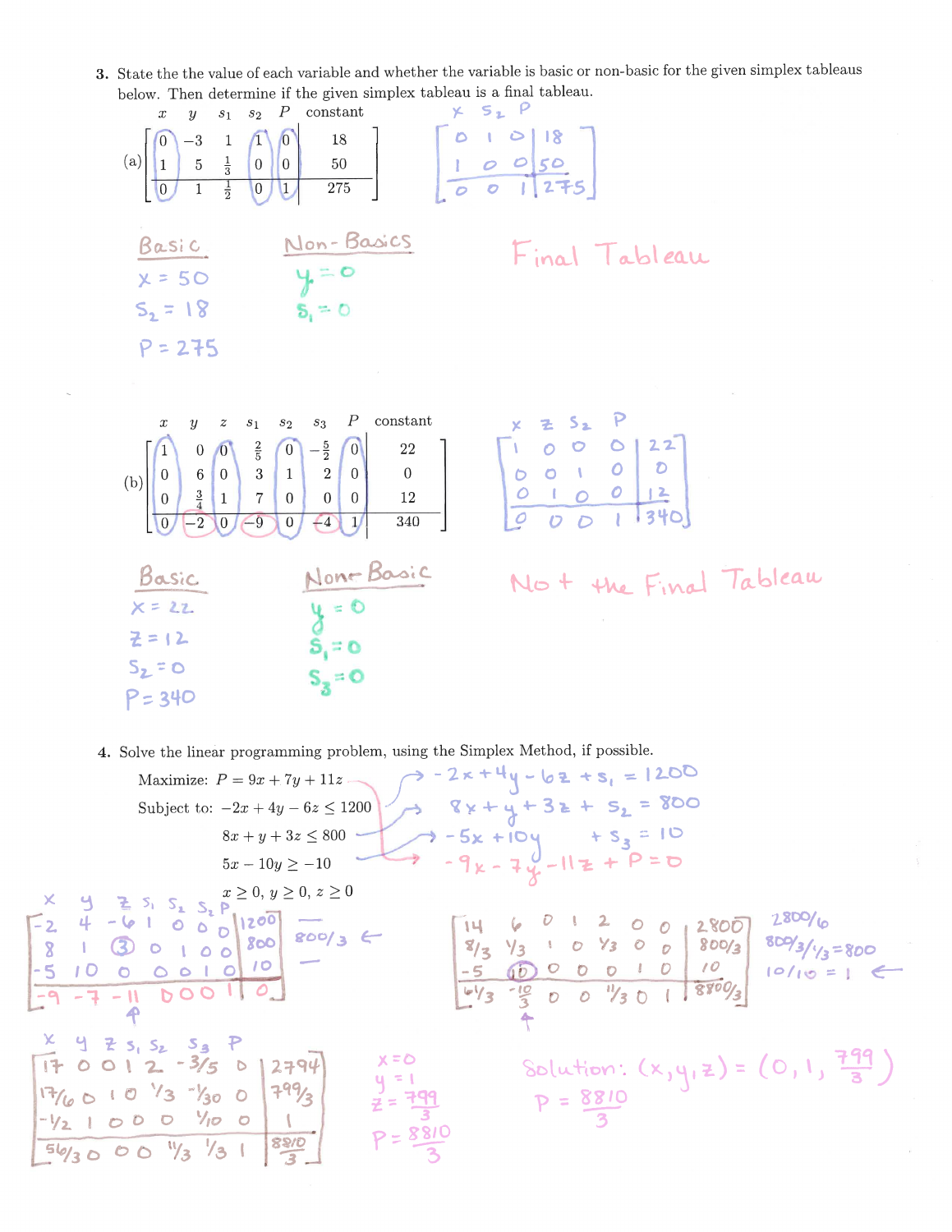5. Use the Simplex Method, if possible, to solve the lienar programming problem.

You have \$12,000 to invest, some in Stock A and some in Stock B. You have decided that the money invested in Stock A must be at least twice as much as that in Stock B. However, the money invested in Stock A must not be greater than \$9,000. If Stock A earn 3% annual interest, and Stock B earn 4% annual interest, how much money should you invest in each to maximize your annual interest? 1 Henry much a faith State

|                                                                                               | $a = +b$ amount, in dollars, invested in stock A<br>$b :=$ the amount, in dollars, invested in Stock B<br>I: = the interest earned, in dollars       |                            |                                      |                                                                 |            |  |
|-----------------------------------------------------------------------------------------------|------------------------------------------------------------------------------------------------------------------------------------------------------|----------------------------|--------------------------------------|-----------------------------------------------------------------|------------|--|
|                                                                                               | Maximize: $I = 0.03a + 0.04b$<br>Subject to: $\alpha + b \le 12000$<br>$a \geq 2b$<br>$a \leq 9000$                                                  |                            |                                      | $2a + b + s_1 = 12000$<br>$-0. + 2b + S_2 = 0$<br>$4s_3 = 9000$ |            |  |
| $\frac{1}{2}$<br>$-1$ $2$ 0 $1$ 0 0<br>$-0.03 - 0.04$ b 0 0 1<br>↟<br>$(3/2)$ 0 1 - $1/2$ 0 0 | 65, 525<br>$1$ 0 0 0 $ 12000 $ $ 12000$<br>100010<br>$9000$ -<br>$\circ$<br> 2000                                                                    | 00C<br>$8000$ $\leftarrow$ |                                      | $-0.03a -0.04b + T = 0$                                         |            |  |
| $-1/2$ 1 0 $1/2$ 0<br>100010<br>$1/2000 \frac{1}{5000}$<br>$\biguparrow$<br>a b               | $\overline{O}$<br>$\overline{\phantom{0}}$<br>$\mathcal{O}$<br>$\mathcal{A}$                                                                         | 9000 9000                  |                                      |                                                                 |            |  |
| 10                                                                                            | $S_1$ $S_2$ $S_3$ $\top$<br>$1/3$ -1/3 0 0   8000<br>$0$ $\sqrt{3}$ $\sqrt{3}$ 0 0<br>$0$ 0 - $2/3$ $1$ 0 $1000$<br>$0$ 0 $1$ $/30$ $/300$ 0 1 $400$ | 4000                       | $a = 8000$<br>$b = 400$<br>$I = 400$ |                                                                 | . <b>.</b> |  |

The maximum interest you can earn? s \$400 when you<br>invest \$8000 in Stock A and \$400 in Stock B.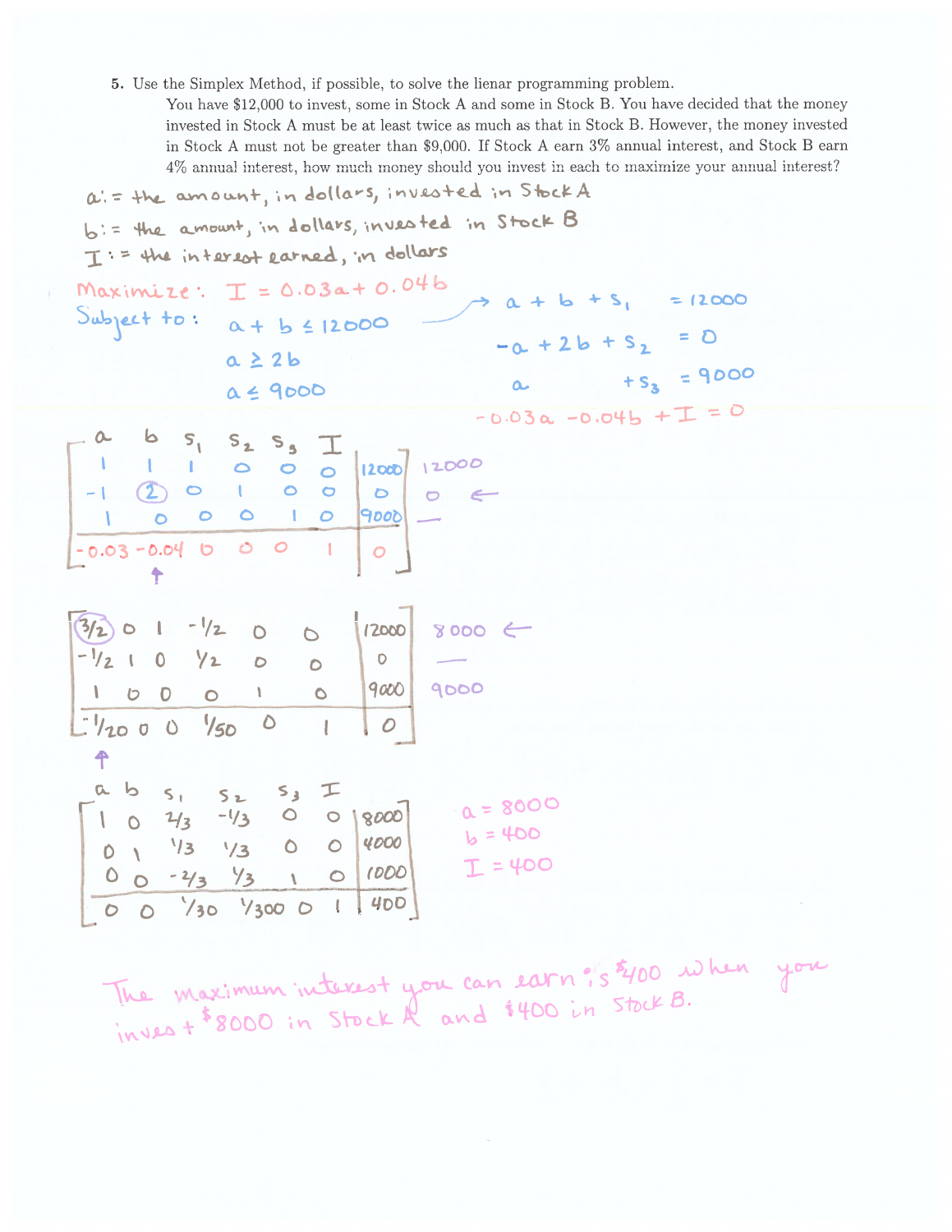SECTION 4.1: MATHEMATICAL EXPERIMENTS

- 1. State the sample space for each experiment:
	- (a) Selecting a letter at random from the word "skate" and noting the letter.



(b) A standard 30-sided die is rolled and it is noted whether the number is a multiple of 4 or is not a multiple of  $4$ .

 $S = \{ \text{multiplex of 4, not a multiplex of 4} \}$ 

(c) A card is drawn from a standard deck of 52-cards, noting the color, and then a standard four-sided die is rolled, noting the number facing uppermost.

2. Consider the experiment of selecting a letter at random from the word "skate" and noting the letter.

(a) State the certain event for the experiment.

 $C = \{s, \kappa, a, +, e\}$ 

 $J = \{s, k, t\}$ 

 $S = \left\{ (B,1), (B,2), (B,3), (B,4), (R,1), (R,2), (R,3), (R,4) \right\}$ 

(b) Given an example of an impossible event for the experiment.

 $I = \{ v \}$  The event "a' v'is drawn"

(c) Write the outcomes in the event,  $J :=$  the event "a consonant is drawn."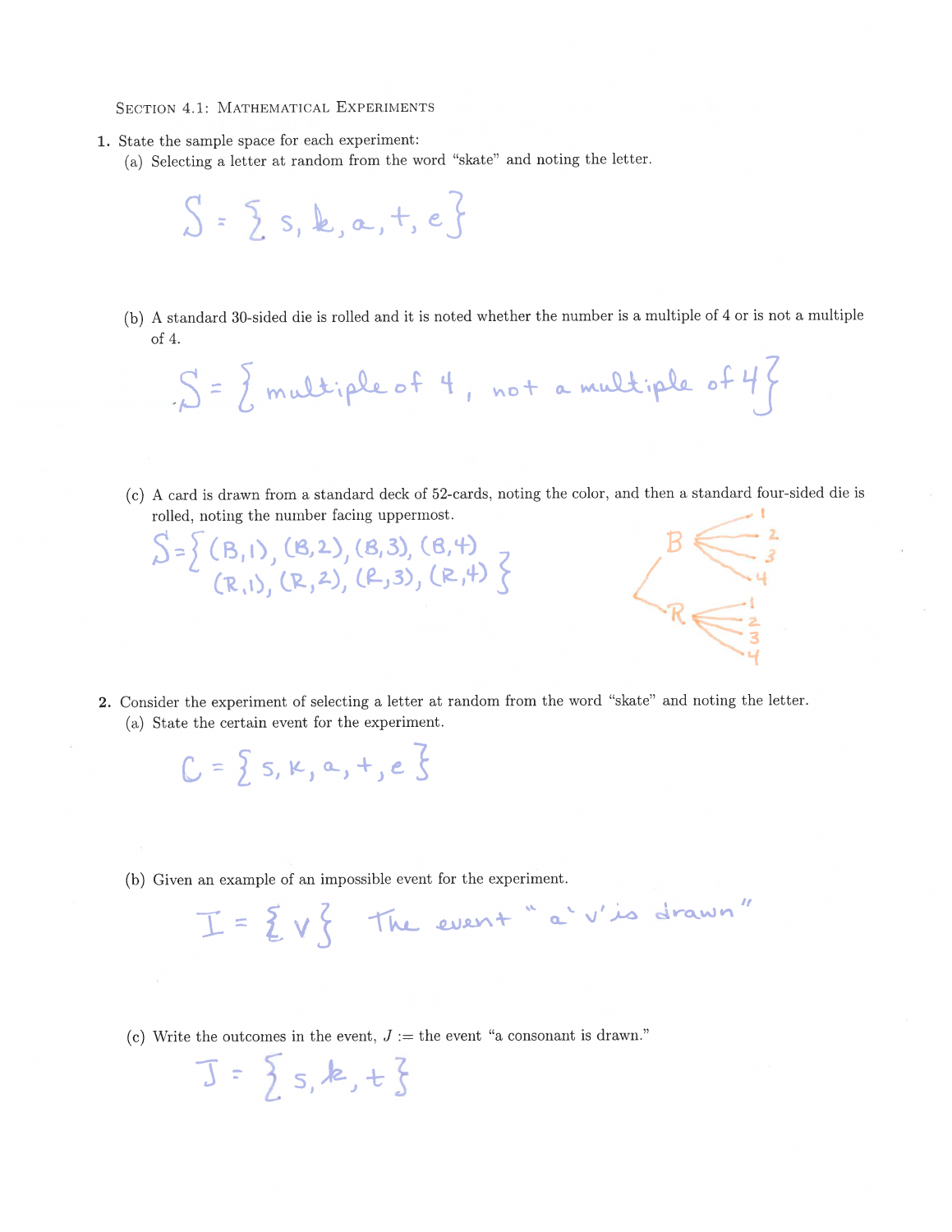3. A card is drawn from a standard deck of 52-cards, noting the color, and then a standard four-sided die is rolled, noting the number facing uppermost.

(a) State all the simple events for the experiment.

 ${ (B,1) }$ <br>  ${ (B,1) }$ <br>  ${ (B,2) }$ <br>  ${ (B,3) }$ <br>  ${ (B,3) }$ <br>  ${ (B,3) }$ <br>  ${ (B,4) }$ <br>  ${ (B,4) }$ <br>  ${ (B,5) }$ <br>  ${ (B,6) }$ <br>  ${ (B,6) }$ <br>  ${ (B,7) }$ <br>  ${ (B,8) }$ <br>  ${ (B,9) }$ <br>  ${ (B,9) }$ <br>  ${ (B,9) }$ <br>  ${ (B,9) }$ <br>  ${ (B,9) }$ <br>  ${ (B,9) }$  $\{R,1\}$  ${6.136}$ (b) State the total number of possible events.  $n = 8$ 2<sup>8</sup> possible events

(c) Write the outcomes in the event,  $M :=$  the event "a black or a number less an 3 is rolled."

 $M = \{ (B,1), (B,2), (B,3), (B,4), (R,1), (R,2) \}$ 

- 4. An experiment consists of rolling a five-sided, noting the number showing uppermost and then spinning a spinner with five equal regions (red, blue, purple, maroon, and green), noting the color.
	- Let
	- $\bullet$  V := the event "a number greater than 3 is rolled"
	- $W :=$  the event "an even is rolled"
	- $X :=$  the event "the spinner lands on blue"
	- $\bullet Y :=$  the event "the spinner lands on a color other than green"
	- $Z :=$  the event "the spinner lands on purple or maroon."
	- (a) Write the symbolic notation for the event,  $H$ , that "a number less than or equal to 3 is rolled or the spinner lands on a color other than green, but not blue."

$$
H = V^c \cup Y \cap X^c
$$

(b) Describe the event  $Z \cup Y \cup \overbrace{S}^C$ 

The event "the spinner lands on purple or maroon or a color other than green or an odd is rolled on the die!

(c) Are event  $V$  and event  $W$  mutually exclusive? Explain why or why not.

 $V = \frac{1}{2}(4, r), (4, b), (4, p), (4, m), (4, q), (5, r), (5, b), (5, p), (5, m), (5, p)$  $W = \{(2, r), (2, b), (2, p), (2, m), (2, q), (4, r), (4, b), (4, p), (4, m), (4, q)\}$ No, because they have overlap.  $V \cap W = \{ (4, r), (4, b), (4, p), (4, m), (4, q) \}$